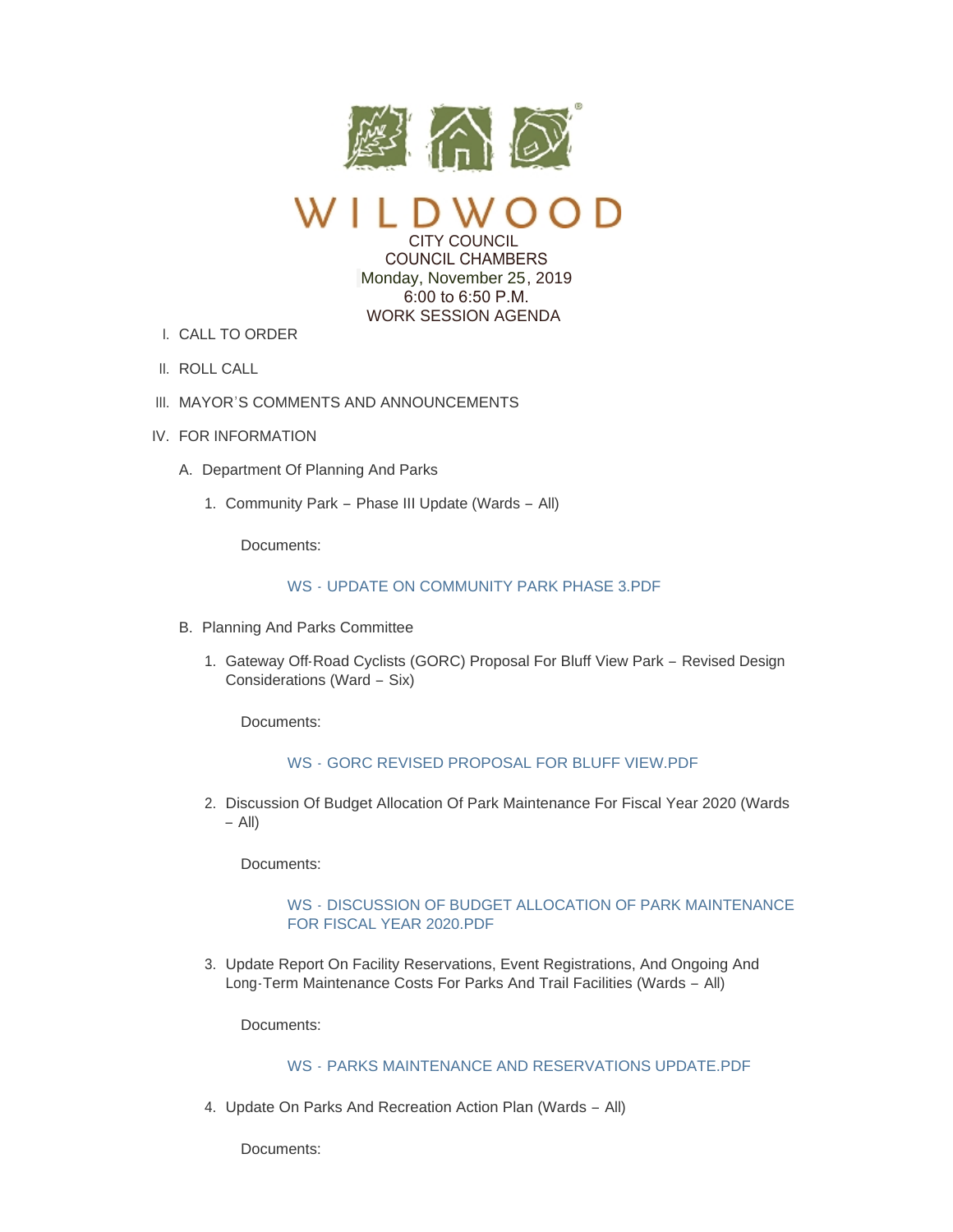### WS - [UPDATE ON PARKS AND RECREATION ACTION PLAN.PDF](https://www.cityofwildwood.com/AgendaCenter/ViewFile/Item/23071?fileID=28341)

- C. Police Department
	- 1. Domestic Violence Information Update (Wards All)
- D. Rural Internet Access Committee
	- 1. Rural Internet Access Update (Wards All)

Documents:

WS - [RIAC UPDATE.PDF](https://www.cityofwildwood.com/AgendaCenter/ViewFile/Item/23072?fileID=28342)

E. Construction Project Updates (Wards - All)

Documents:

# WS - [CONSTRUCTION PROJECT UPDATES.PDF](https://www.cityofwildwood.com/AgendaCenter/ViewFile/Item/23092?fileID=28350)

- V. FOR ACTION
	- A. City Administrator
		- 1. Approval Of The 2020 City Council Calendar (Wards All)

Documents:

WS - [2020 CITY COUNCIL CALENDAR.PDF](https://www.cityofwildwood.com/AgendaCenter/ViewFile/Item/23100?fileID=28355)

- B. Department Of Planning And Parks
	- 1. Approval Of 2020 Recreation Event Schedule (Wards All)

Documents:

# WS - [2020 RECREATION EVENT SCHEDULE.PDF](https://www.cityofwildwood.com/AgendaCenter/ViewFile/Item/23073?fileID=28343)

2. Proposal For Replacement Of Interior Gates At Dog Park (Ward One)

Documents:

# WS - [DOG PARK INTERIOR GATES REPLACEMENT.PDF](https://www.cityofwildwood.com/AgendaCenter/ViewFile/Item/23074?fileID=28344)

- C. Mayor
	- 1. Wildwood Photography Contest (Wards All)

Documents:

### WS - [WILDWOOD PHOTOGRAPHY CONTEST.PDF](https://www.cityofwildwood.com/AgendaCenter/ViewFile/Item/23163?fileID=28385)

VI. MISCELLANEOUS